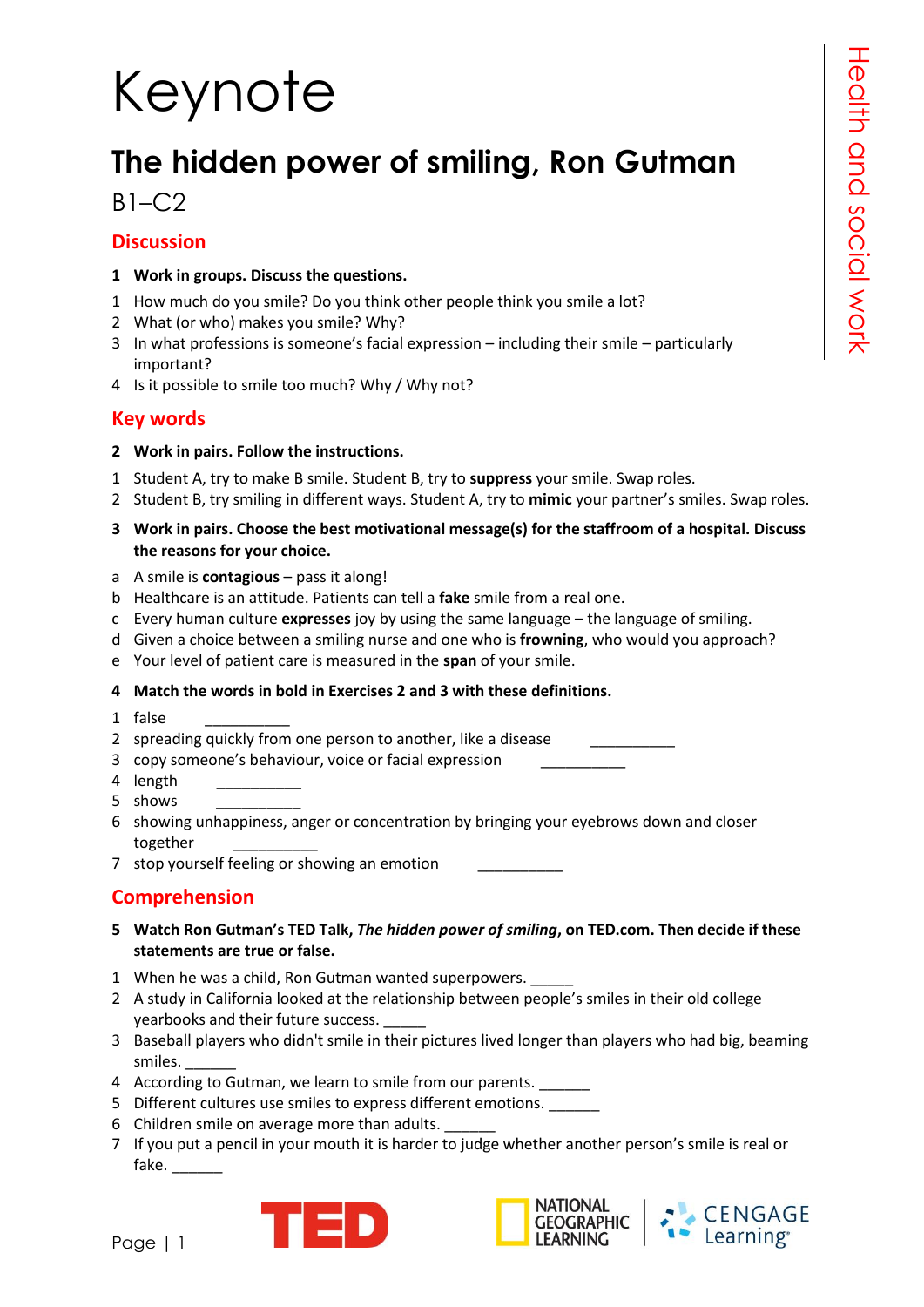### **The hidden power of smiling**

- 8 Smiling shows happiness, but Darwin suggested that smiling can make you happy, too.
- 9 According to Gutman, studies have found that one smile stimulates the brain almost as much as a bar of chocolate.

#### **The big idea**

- **6 Work in groups. Discuss the questions.**
- 1 Ron Gutman claims that smiling is a superpower. In what ways is it a superpower?
- 2 Look at the following pieces of evidence that Gutman uses to support his point. Which are the most convincing, in your opinion?
	- a the research comparing people's smiles and their later lives
	- b the information about babies smiling
	- c the information about smiling in different cultures
	- d the information about how often people smile
	- e the research about how smiling affects other people
	- f the evidence that smiling stimulates the brain
- 3 Overall, are you convinced by his argument that smiling is so 'super'?

#### **Language focus – describing health benefits**

- **7 Work in pairs. What information is missing in these facts about smiling? Watch the TED Talk again from 3.22 to the end to check your answers.**
- 1 It's very difficult to **when you look at someone who is smiling.**
- 2 Seeing other people smile suppresses the control we usually have on our  $\blacksquare$
- 3 Charles Darwin said that smiling makes us feel  $\qquad \qquad$ .
- 4 Smiling stimulates the brain's reward mechanism even more than \_\_\_\_\_\_\_\_\_\_ or being given
- 5 Smiling can help reduce the level of stress-enhancing \_\_\_\_\_\_\_\_\_\_\_\_, like cortisol, adrenaline and dopamine.
- 6 It blood pressure.

\_\_\_\_\_\_\_\_\_\_ .

- 7 Smiling can help you and everyone around you live a longer, \_\_\_\_\_\_\_, \_\_\_\_\_\_\_\_ life!
- **8 Complete the text with words from the box.**

Smiling is just one of many surprisingly simple steps we can take to <sup>1</sup> our health and quality of life. For example, a growing number of studies\* suggest that having a pet such as a dog or cat in the home can <sup>2</sup>\_\_\_\_\_\_\_\_\_\_\_ you live a healthier life. Children from homes with dogs are more than a third less  $3\frac{1}{\sqrt{1-\frac{1}{\sqrt{1-\frac{1}{\sqrt{1-\frac{1}{\sqrt{1-\frac{1}{\sqrt{1-\frac{1}{\sqrt{1-\frac{1}{\sqrt{1-\frac{1}{\sqrt{1-\frac{1}{\sqrt{1-\frac{1}{\sqrt{1-\frac{1}{\sqrt{1-\frac{1}{\sqrt{1-\frac{1}{\sqrt{1-\frac{1}{\sqrt{1-\frac{1}{\sqrt{1-\frac{1}{\sqrt{1-\frac{1}{\sqrt{1-\frac{1}{\sqrt{1-\frac{1}{\sqrt{1-\frac{1}{\sqrt{1-\frac{1}{\sqrt{1-\frac{1}{\sqrt$ cats, which bring dirt into the house,  $4_{\_\_\_\_\_\_\_\_}$  a stronger immune system and generates higher levels of some chemicals involved in the immune system in babies and young children. Another study found that having an animal in the home<sup>5</sup> anxiety and panic attacks in elderly patients with Alzheimer's, by helping to reduce the level of stress-enhancing hormones. Petting a dog can <sup>6</sup> blood pressure more than chatting to a friend. And let's not forget the health  $\frac{7}{2}$  \_\_\_\_\_\_\_\_\_\_\_\_ of all that dog walking; doing exercise for just thirty minutes per day could  $8$   $\frac{1}{2}$  could  $\frac{1}{2}$  you happier for as long as twelve hours.

<sup>1</sup> \* See Vormbrock and Grossberg, (1988) Cardiovascular effects of human-pet dog interactions, *Journal of Behavioural Medicine.* **11**(5), 509–17.